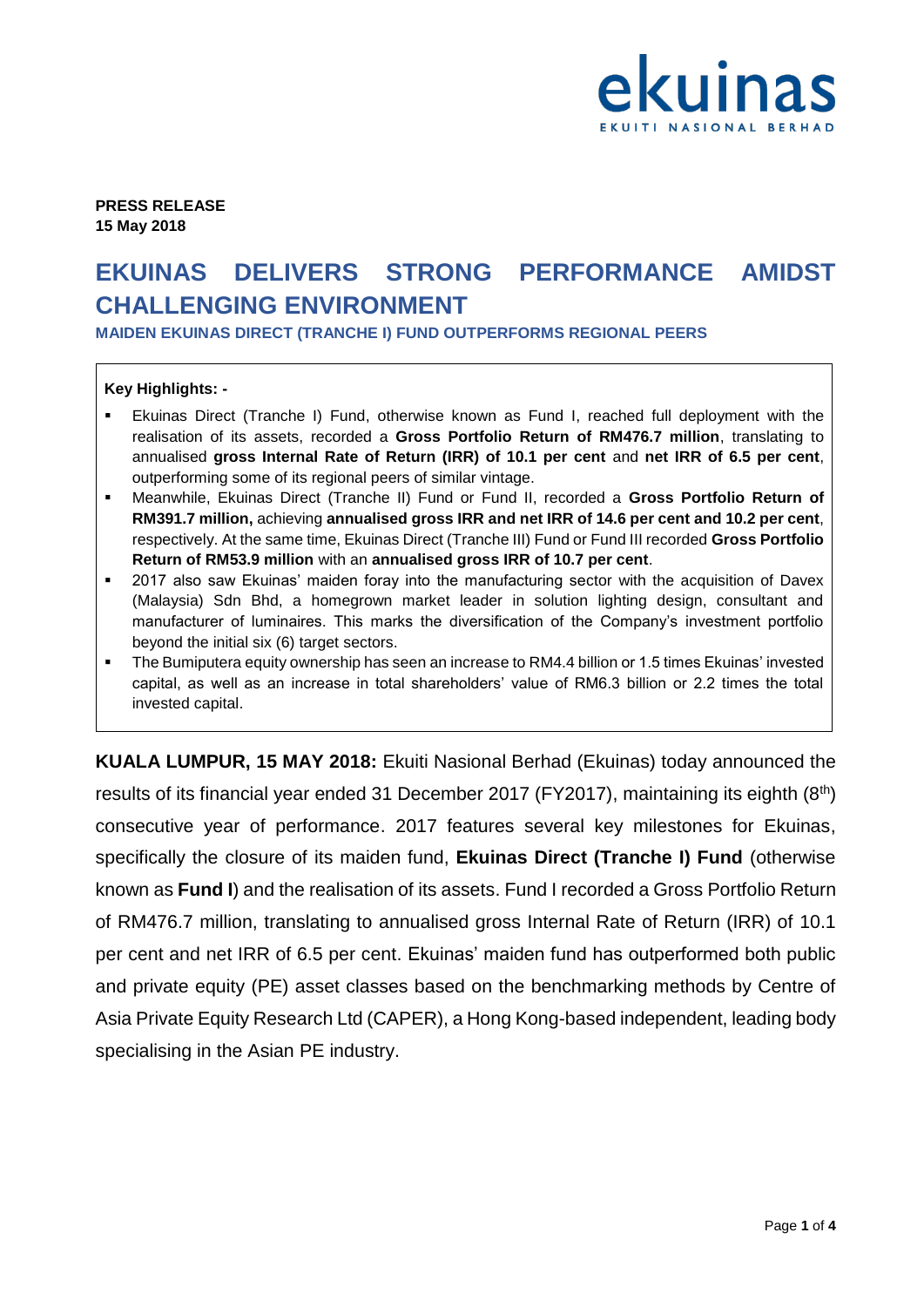

Meanwhile, **Ekuinas Direct (Tranche II) Fund** or **Fund II**, recorded a Gross Portfolio Return RM391.7 million, achieving annualised gross IRR and net IRR of 14.6 per cent and 10.2 per cent, respectively. At the same time, the **Ekuinas Direct (Tranche III) Fund** or **Fund III** recorded Gross Portfolio Return of RM53.9 million with an annualised gross IRR of 10.7 per cent.

Raja Tan Sri Dato' Seri Arshad Raja Tun Uda, Chairman of Ekuinas remarked, "Ekuinas' value and aspirations are benchmarked against global standards and international best practices. The achievements to-date are a clear indication that its unique PE model has indeed been successful in raising the game for local businesses and in increasing Bumiputera economic participation through Ekuinas' Bumiputera equity ownership which increased to RM4.4 billion or 1.5 times Ekuinas' invested capital, as well as an increase in total shareholders' value of RM6.3 billion or 2.2 times the total invested capital."

Amongst the other highlights is the increase in the number of direct and outsourced investments from a total of 53 in FY2016 to 58 in FY2017 and a total committed investment of RM3.6 billion compared to RM3.0 billion in 2016. Apart from the funds performances, Ekuinas has also generated a positive impact on the broader Malaysian economy, which facilitated a total economic deployment of RM4.3 billion together with private sector partners.

Given the diversity of investment sectors, the financial performance of Ekuinas' portfolio companies were mixed, with companies such as Al-Ikhsan Sports and Orkim Sdn Bhd having registered strong performances for the year, while companies within the Oil and Gas (O&G) as well as food and beverage (F&B) sectors showed weaker performance due to the market forces amid the challenging landscape. However, Ekuinas is confident with the recovery of these industries and will continue to support as well as build these businesses to become robust and demonstrate growth.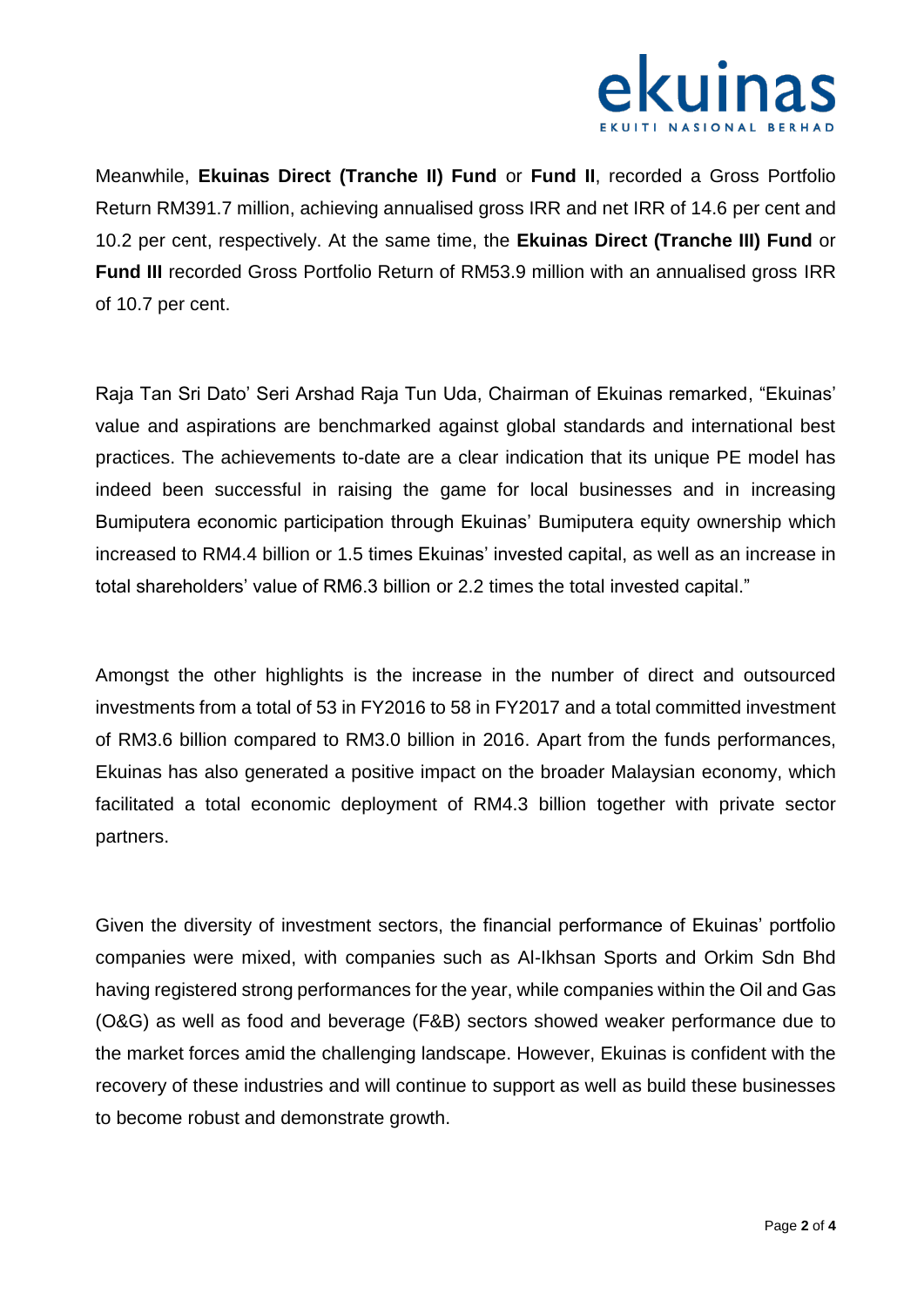

Syed Yasir Arafat Syed Abd Kadir, Chief Executive Officer of Ekuinas said, "2017 was a particularly challenging year for the PE space. Amid geopolitical tensions and volatility in the O&G industry, the market remained generally sombre. However, I am pleased to share that against this backdrop, Ekuinas persisted and has delivered. To date, Ekuinas has recorded a total realisation proceeds amounting to RM2.3 billion from divestment activities, dividend income and interest income. Our value creation efforts are where Ekuinas continues to strive as we focus on delivering our mandate to catalyse the country's economy through scaling businesses and building regional champions."

2017 also saw Ekuinas' maiden foray into the manufacturing sector with the acquisition of Davex (Malaysia) Sdn Bhd, a homegrown market leader in solution lighting design, consultant and manufacturer of luminaires. This marks the diversification of the Company's investment portfolio beyond the initial six (6) target sectors i.e. education, fast moving consumer goods (FMCG), O&G, retail, healthcare, and services. Ekuinas' decision to diversify its portfolio showcases the Company's strategy to combat risks and challenges in the market as well as boosting Ekuinas' returns. In addition, the Company's strategy to crystallise returns include the divestment of APIIT Education Group and Tenby Education Group.

Ekuinas foresees 2018 to be another challenging year for the market which may impact Ekuinas' portfolio companies due to internal and external factors such as changes in the global economic and business landscape brought on by the surge in mega funds from the developed countries, Industrial Revolution 4.0 and the disruptive technology. In light of the rapid changes in business environment, Ekuinas has taken numerous steps to future proof its portfolio companies in order to create sustainable wealth through investments for the country as well as fulfilling its social objectives. Further, Ekuinas will leverage on its expertise to nurture high-potentials to ensure it remains competitive regionally, if not globally. This will put Malaysia on the map as a hub for successful homegrown businesses and talent.